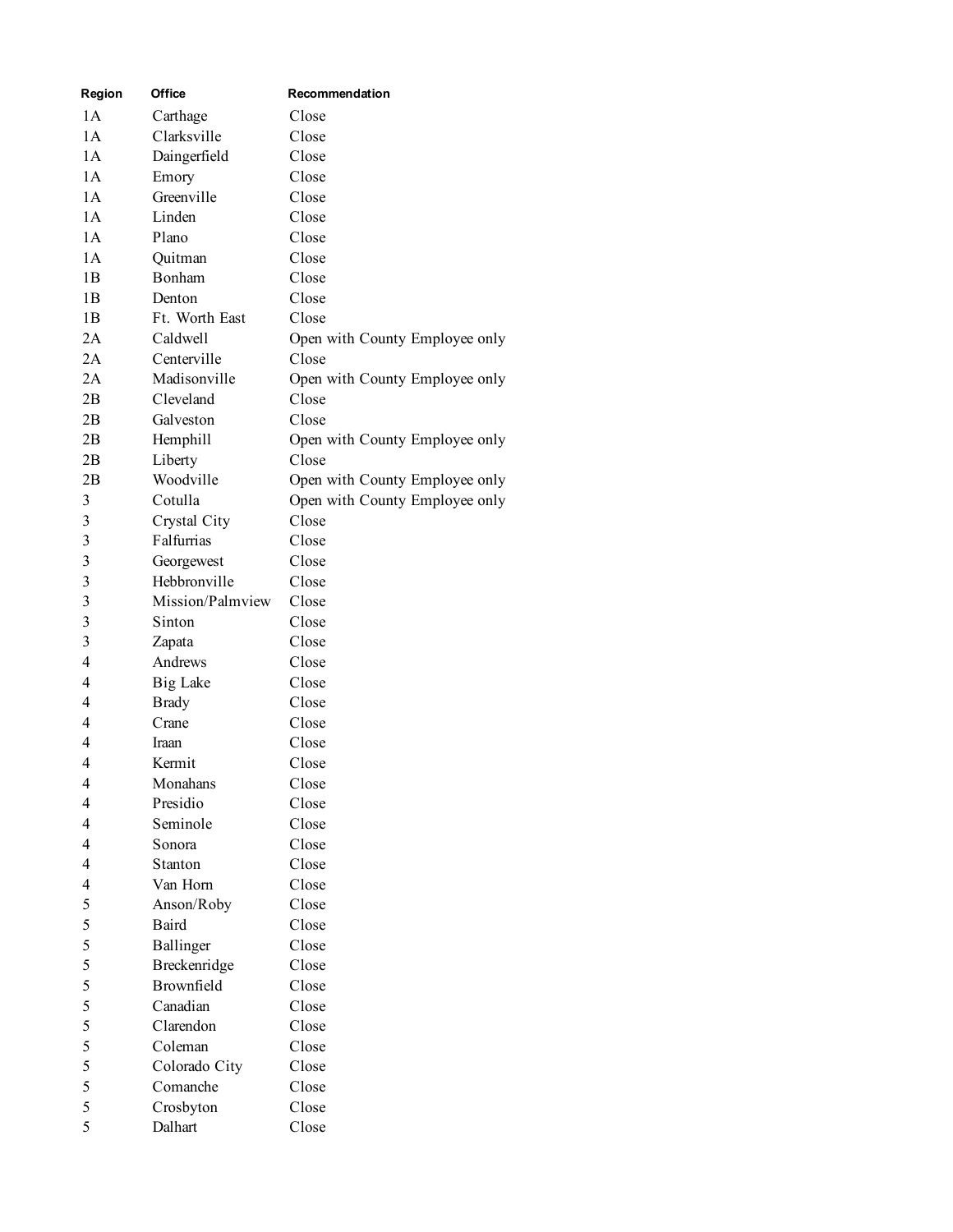| 5              | Dimmitt        | Close                          |
|----------------|----------------|--------------------------------|
| 5              | Eastland       | Close                          |
| 5              | Friona         | Close                          |
| 5              | Floydada       | Close                          |
| 5              | Haskell        | Close                          |
| 5              | Littlefield    | Close                          |
| 5              | Muleshoe       | Close                          |
| 5              | Munday/Seymore | Close                          |
| 5              | Panhandle      | Close                          |
| 5              | Post           | Open with County Employee only |
| 5              | Quanah         | Close                          |
| 5              | Roby           | Close                          |
| 5              | Seymour        | Close                          |
| 5              | Snyder         | Close                          |
| 5              | Spearman       | Open with County Employee only |
| 5              | Sweetwater     | Close                          |
| 5              | Tulia          | Close                          |
| 5              | Vernon         | Close                          |
| 5              | Vega           | Close                          |
| 6A             | Giddings       | Close                          |
| 6A             | Hallettsville  | Close                          |
| 6A             | Jourdanton     | Close                          |
| 6A             | Lockhart       | Open with County Employee only |
| 6A             | Pearsall       | Close                          |
| 6A             | Port Lavaca    | Close                          |
| 6A             | San Marcos     | Close                          |
| 6 <sub>B</sub> | Austin-Capitol | Close                          |
| 6B             | Cameron        | Close                          |
| 6 <sub>B</sub> | Fairfield      | Close                          |
| 6 <sub>B</sub> | Goldthwaite    | Close                          |
| 6B             | Hamilton       | Close                          |
| 6 <sub>B</sub> | Lampasas       | Close                          |
| 6B             | Llano          | Close                          |
| 6 <sub>B</sub> | Marlin         | Close                          |
| 6 <sub>B</sub> | Meridian       | Close                          |
| 6B             | Taylor         | Close                          |
|                |                |                                |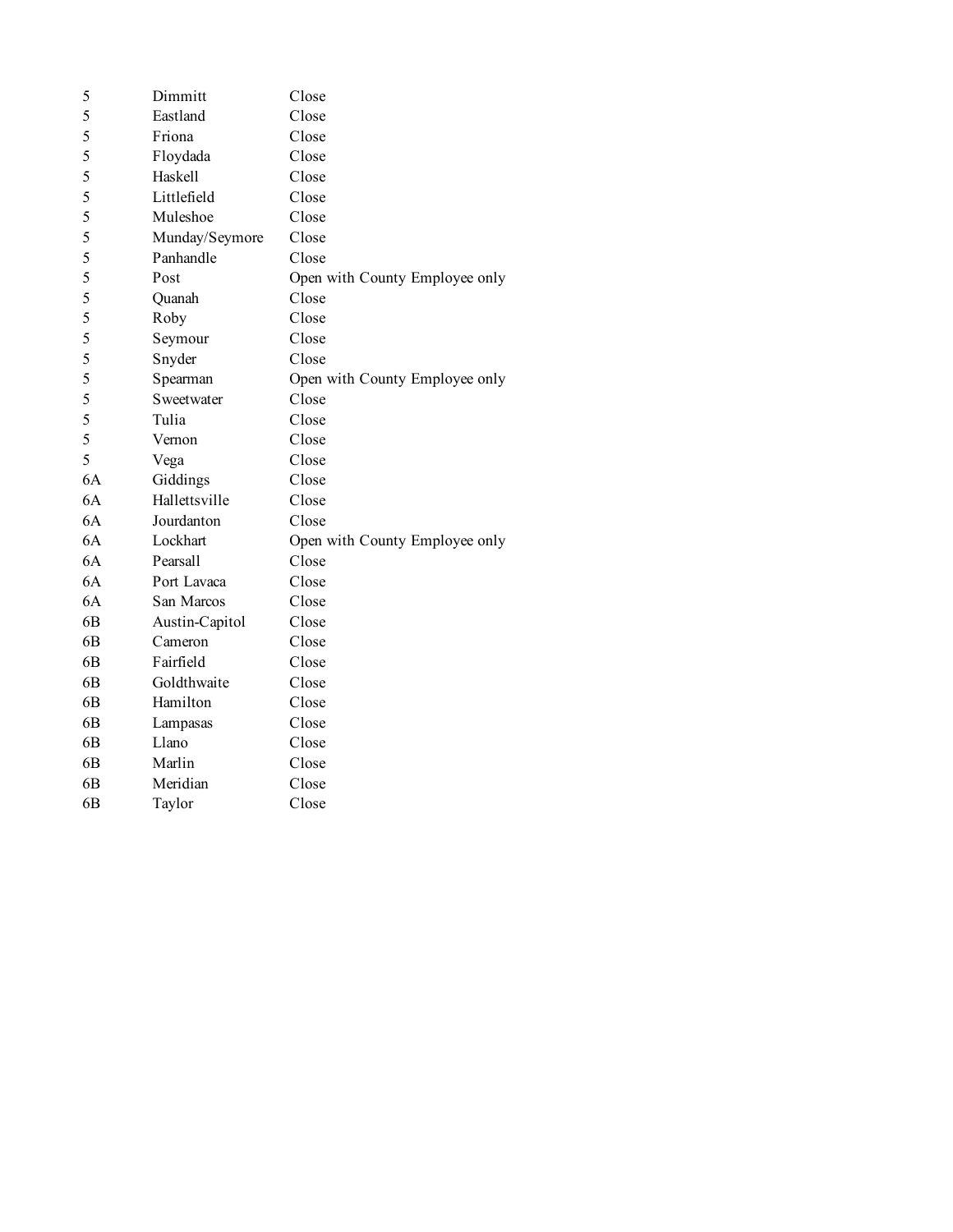## **Other Offices in County**

none(Panola) none(Red River) none(Morris) none(Rains) none(Hunt) none(Cass) none (Plano) none(Wood) none(Fannin) Carrollton, Lewisville (Denton) Ft. Worth DLC, Ft. Worth S. Hurst, Lake Worth (Tarrant) none(Burleson) none (Leon) none(Madison) Liberty(Liberty) Texas City(Galveston) none(Sabine) Cleveland unless closed (Liberty) none(Tyler) none(LaSalle) none(Zavala) none(Brooks) none(Live Oak) none(Jim Hogg) McAllen, Edinburg and Weslaco (Hidalgo) Aransas Pass (San Patricio) none(Zapata) none(Andrews) none(Reagan) none(McCulloch) none(Crane) Fort Stockton(Pecos) none(Winkler) none(Ward) none(Presidio) none(Gaines) none(Sutton) none(Martin) none(Culberson) none(Jones) none(Callahan) none(Runnels) none(Stephens) none(Terry) none(Hemphill) none(Donley) none(Coleman) none(Mitchell) none(Comanche) none(Crosby) none(Dallam)